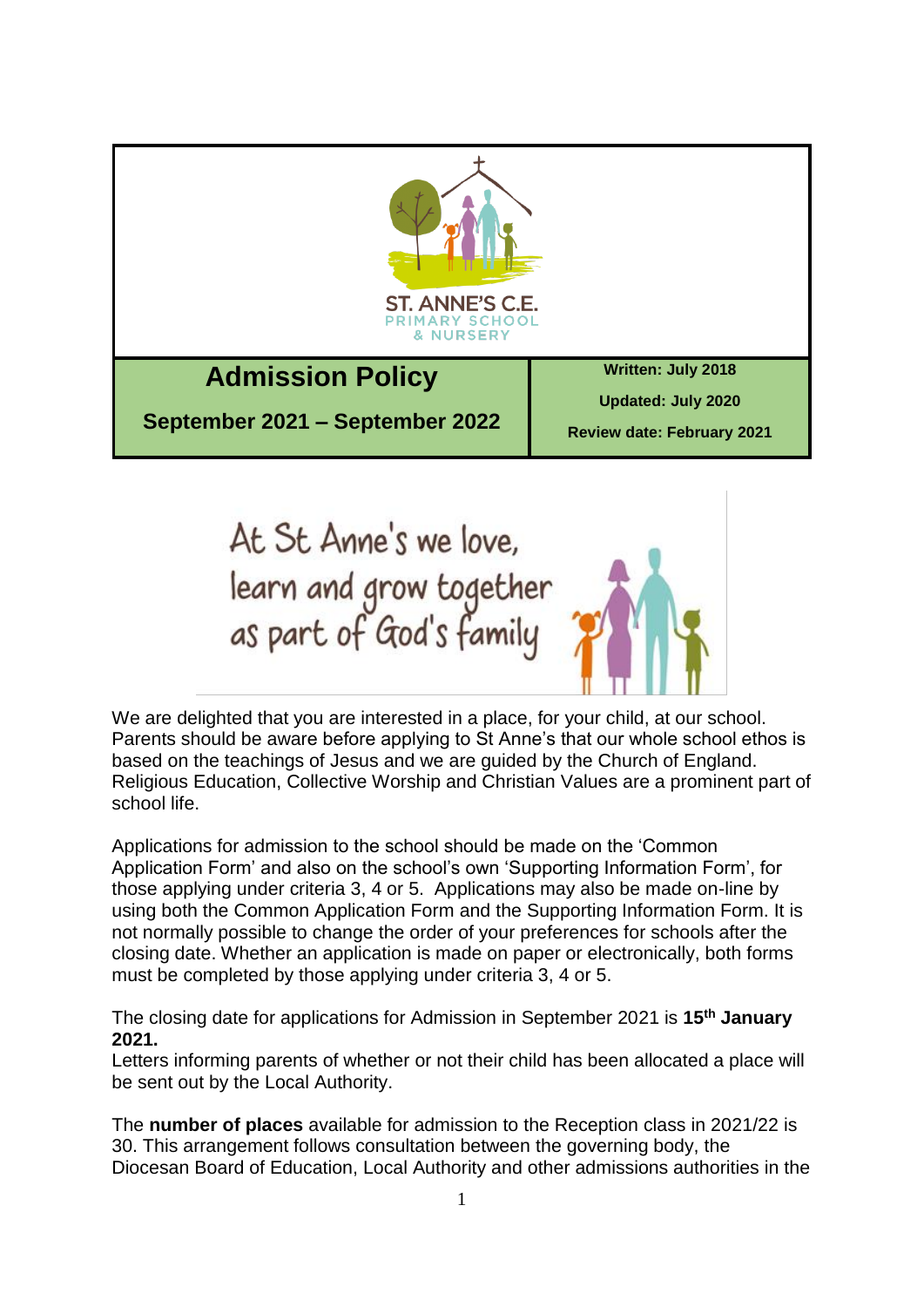area. The governing body will not place any restrictions on admissions to the reception class unless the number of children for whom admission is sought exceeds this number. By law, no infant class may contain more than 30 children.

The Governing Body operates a system of equal preferences under which they consider all applicants equally and the Local Authority allocates places according to its policy. In the event that there are more applicants than places, the governing body will allocate places using the following criteria, which are listed in order of priority:

- 1. 'Looked after children' and previously looked after children who were looked after but ceased to be so because they were adopted (or became subject to a child arrangement order or special guardianship order).
- 2. Children who have been in state care outside of England and ceased to be in state care as a result of being adopted. A child is regarded as having been in state care in a place outside of England if they were accommodated by a public authority, a religious organisation or any other provider of care whose sole purpose is to benefit society.
- 3. Children with exceptional social and/or medical circumstances\* (see note a).
- 4. A child with a sibling in the school who will still be attending the school at the time of the applicant's proposed admission. (This includes half/step/adopted/foster brothers or sisters, and any other children, who are living at the same address as part of the same family unit).
- 5. \*Children whose parents or who are themselves faithful and regular worshippers in the Parish Church of St Anne's with St Francis Sale. (See notes b, c and d).
- 6. \*Children whose parents or who are themselves faithful and regular worshippers in a neighbouring Anglican Church; for whom this is the closest Church of England school measured in a direct straight line on the appropriate ordnance survey map from the front door of the child's permanent place of residence to the main entrance of the school. (See notes c and d).
- 7. \*Children whose parents or who are themselves faithful and regular worshippers of another Christian denomination, that is a member of Churches Together in Britain and Ireland, and for whom this is the closest Church of England school measured in a direct straight line on the appropriate ordnance survey map from the front door of the child's permanent place of residence to the main entrance of the school. (See note g).
- 8. Children resident in the parish of St Anne's with St Francis Sale. A map showing the parish is available from the school and on the website. (See note g). The URL for the Map is: [http://www.achurchnearyou.com/sale-st](http://www.achurchnearyou.com/sale-st-anne/)[anne/](http://www.achurchnearyou.com/sale-st-anne/)

## **You will need to click on "Find us" to see the boundaries of the parish.**

9. Other Children.

\* *In the event that during the period specified for attendance at worship the church has been closed for public worship and has not provided alternative premises for that*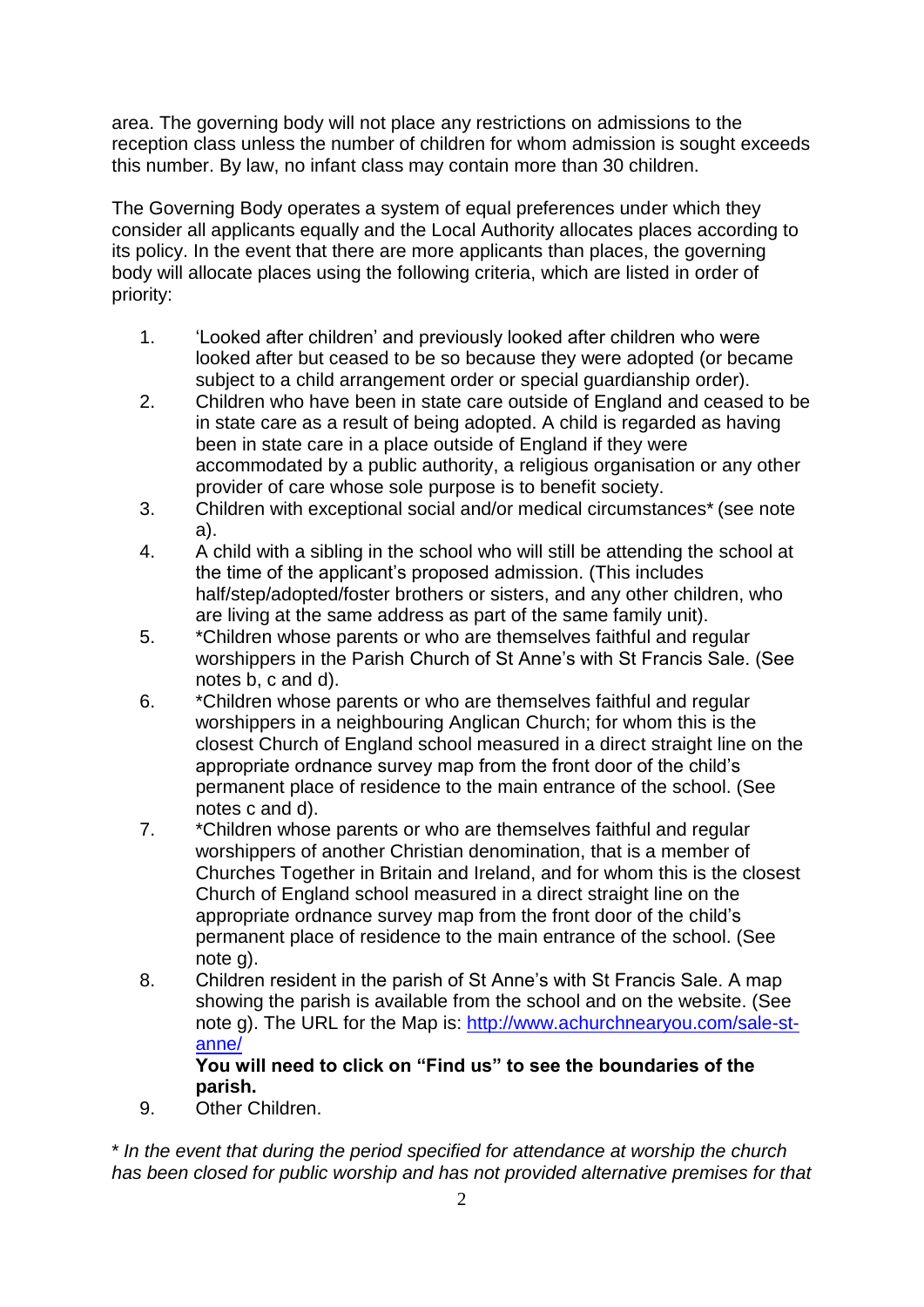*worship, the requirements of these [admissions] arrangements in relation to attendance will only apply to the period when the church or alternative premises have been available for public worship".*

Where the above criteria are not adequate to distinguish between requests for admission, priority will be decided on the basis of the distance from the school to home measured in a direct straight line on the appropriate ordnance survey map from the front door to the child's permanent place of residence to the main entrance of the school. If this results in a tie break the governing body will undertake a process of random allocation using an independent body.

## **Notes**

- (a) Professional supporting evidence (e.g. A doctor, psychologist, social worker) is essential if admission is to be made under the criterion for special medical or social circumstances, and such evidence must set out the particular reasons why St Anne's C.E. Primary School is the most suitable school and the difficulties which would be caused if the child had to attend another school.
- (b) By "faithful and regular" we mean attendance at a minimum of two services per month from at least the beginning of September 2020. This includes Church, Sunday School and Sunbeams (held in the Church Hall on Tuesdays after school).
- (c) Parents/Guardians are responsible for ensuring their child is marked present in the relevant attendance register.
- (d) Where a family have recently moved into the area, evidence of a similar commitment to a previous church will be required.
- (e) The Supporting Information Form will need to be signed by your minister or other church officer as proof of attendance. See Appendix 1
- (f) A parent is any person who has parental responsibility or care of the child. Where admission arrangements refer to 'parent's attendance at church' it is sufficient for just one parent to attend.
- (g) A map showing the boundaries is available from the school and on the website.

## **Admissions Criteria:**

For the academic year 2019/2020 the school was able to admit all pupils who applied for admission.

The number of children admitted to the school under each category was as follows:

- 1. Children in care  $-0$
- 2. Children previously in care 0
- 3. Children with exceptional social/or medical reasons 0
- 4. Children who have a sibling in school who will still be attending school the following year  $-10$
- 5. Children whose parents are faithful and regular worshippers in the Parish Church of St Anne's with St Francis Sale – 6
- 6. Children whose families are faithful and regular worshippers in a neighbouring Anglican Church for whom this is the closest Church of England school measured in a direct straight line on the appropriate ordnance survey map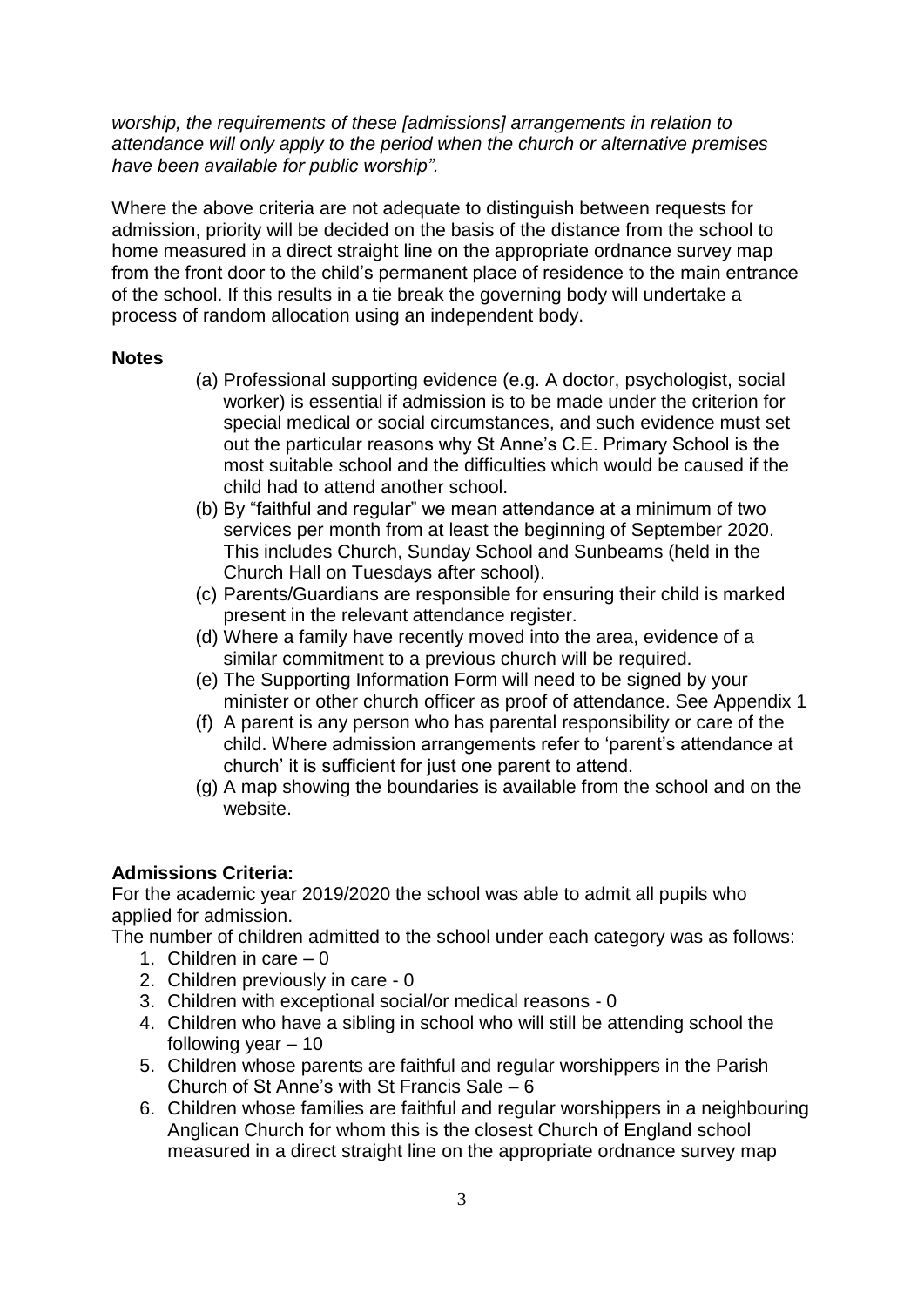from the front door of the child's permanent place of residence to the main entrance of the school. – 0

- 7. Children whose families are faithful and regular worshippers of another Christian denomination, that is a member of Churches Together in Britain and Ireland and for whom this is the closest Church of England school measured in a direct straight line on the appropriate ordnance survey map from the front door of the child's permanent place of residence to the main entrance of the school.  $-0$
- 8. Children resident in the parish of St Anne's with St Francis Sale. A map showing the parish is available from the school.  $-7$
- 9. Other Children. 2

### **Waiting List**

Where we have more applications than places, the admissions' criteria will be used. Children who are not admitted will have their name placed on a waiting list. The names on this waiting list will be in the order resulting from the application of the admission criteria. Since the date of application cannot be a criterion for the order of names on the waiting list, late applicants for the school will be slotted into the order according to the extent to which they meet the criteria. Thus, it is possible for a child who moves into the area at a later date to have a higher priority than one who has been on the waiting list for some time. If a place becomes available within the admission number, the child whose name is at the top of the list will be offered a place. This is not dependent on whether an appeal has been submitted.

This waiting list will operate until the end of the autumn term.

### **Address of Pupil**

The address used on the school's admission form must be the current one at the time of application. If the address changes subsequently, the parents should notify the school. Where the parents live at different addresses, the current at-the-time–of application, normal address of the child will be the one used. This will normally be the one where the child wakes up for the majority of Monday to Friday mornings. Parents may be asked to show evidence of the claim that is being made for the address, e.g. a recent utility bill. Where there is a dispute about the correct address to use, the governors reserve the right to make enquiries of any relevant third parties, e.g. the child's GP. For children of UK Service personnel and other Crown Servants returning to the area proof of the posting is all that is required.

#### **Deferred Admission**

Children are eligible for a reception place from the beginning of the school year in which they become 5 years old. However, they do not become of compulsory school age until the start of the term after their fifth birthday. After a place has been allocated and accepted parents can request that the school place be deferred until later in the school year and if they do this the place will be held for the child. They cannot, however, defer entry beyond the beginning of the term after the child's fifth birthday, nor beyond the school year for which the original application was accepted. Parents can also request that their child attends on a part time basis until the child reaches compulsory school age.

#### **Summer Born Children**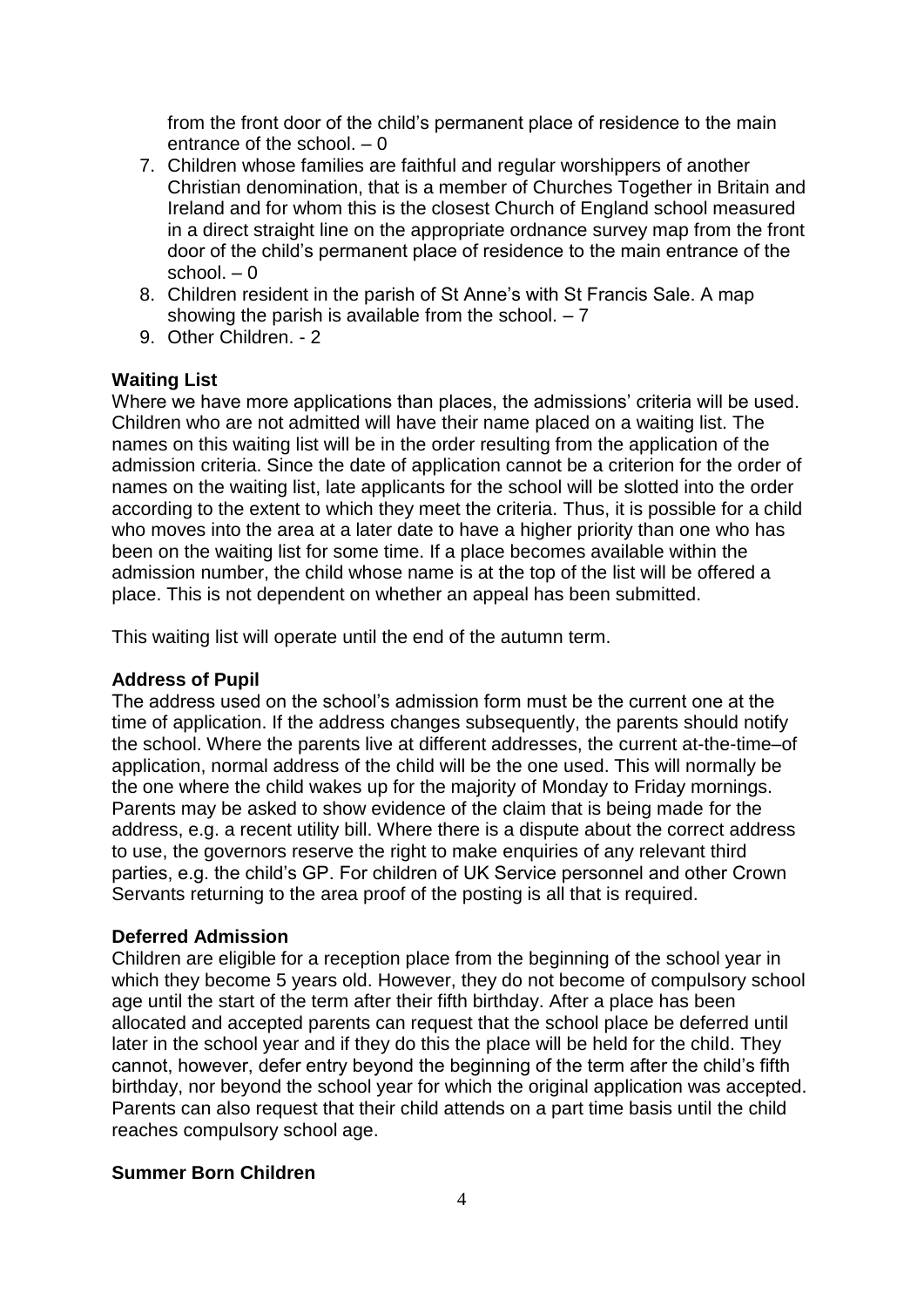Parents of summer born children (those born between 1<sup>st</sup> April and 31<sup>st</sup> August) who wish to delay entry until the following year must speak to the school and Local Authority as soon as possible, as this would involve either an In-Year application to Year 1 or a new application for Reception in the following year. Application forms should be filled in for the current admission process at the same time as any request to 'back class' to the Reception class in the following year. The decision will be made considering information from the parents and headteacher and should be in the best interests of the child.

Parents will be informed of the outcome before primary national offer day. If the request is agreed, the application for the normal age group may be withdrawn before a place is offered. If the request is refused, the parent must decide whether to accept the offer of a place for the normal age group, or to refuse it and make an In-Year application for admission to Year One for the September following the child's fifth birthday.

Parents should be aware that agreement by the school to allow a child to enter Reception the following year does not guarantee a place in the class. Parents must apply to the school again the following year and the application will be considered in the normal manner following the oversubscription criteria.

#### **In Year Admissions**

For 'In Year' applications received outside the normal admissions round and if places are available, children qualifying under the published criteria will be admitted. If there are places available but more applicants than places, then the published over subscription criteria will be used. In Year and late applications will be considered by the Headteacher in conjunction with the Governing Body.

In all cases, parents will be asked to fill in an application form and will receive a written response. If unsuccessful, they will be informed of their right to appeal.

## **Appeals**

Where the governors are unable to offer a place because the school is oversubscribed, parents have the right to appeal to an independent admission appeal panel, set up under the School Standards and Framework Act, 1998, as amended by the Education Act, 2002. **Parents should notify Trafford Legal and Democratic Services within 14 days of receiving the letter refusing a place.**  Parents will have the opportunity to submit their case to the panel in writing and also to attend in order to present their case. You will normally receive 14 days' notice of the place and time of the hearing.

#### **Fraudulent Applications**

Where the governing body discovers that a child has been awarded a place as the result of an intentionally misleading application from a parent (for example a false claim to residence in the catchment area or of involvement in a place of worship) which effectively denies a place to a child with a stronger claim, then the governing body is required to withdraw the offer of the place. The application will be considered afresh and a right of appeal offered if a place is refused.

#### **Multiple Births**

Where there are children of multiple births wishing to be admitted and the sibling is the  $30<sup>th</sup>$  child, the governors may admit over the infant class requirement if it is possible to do so.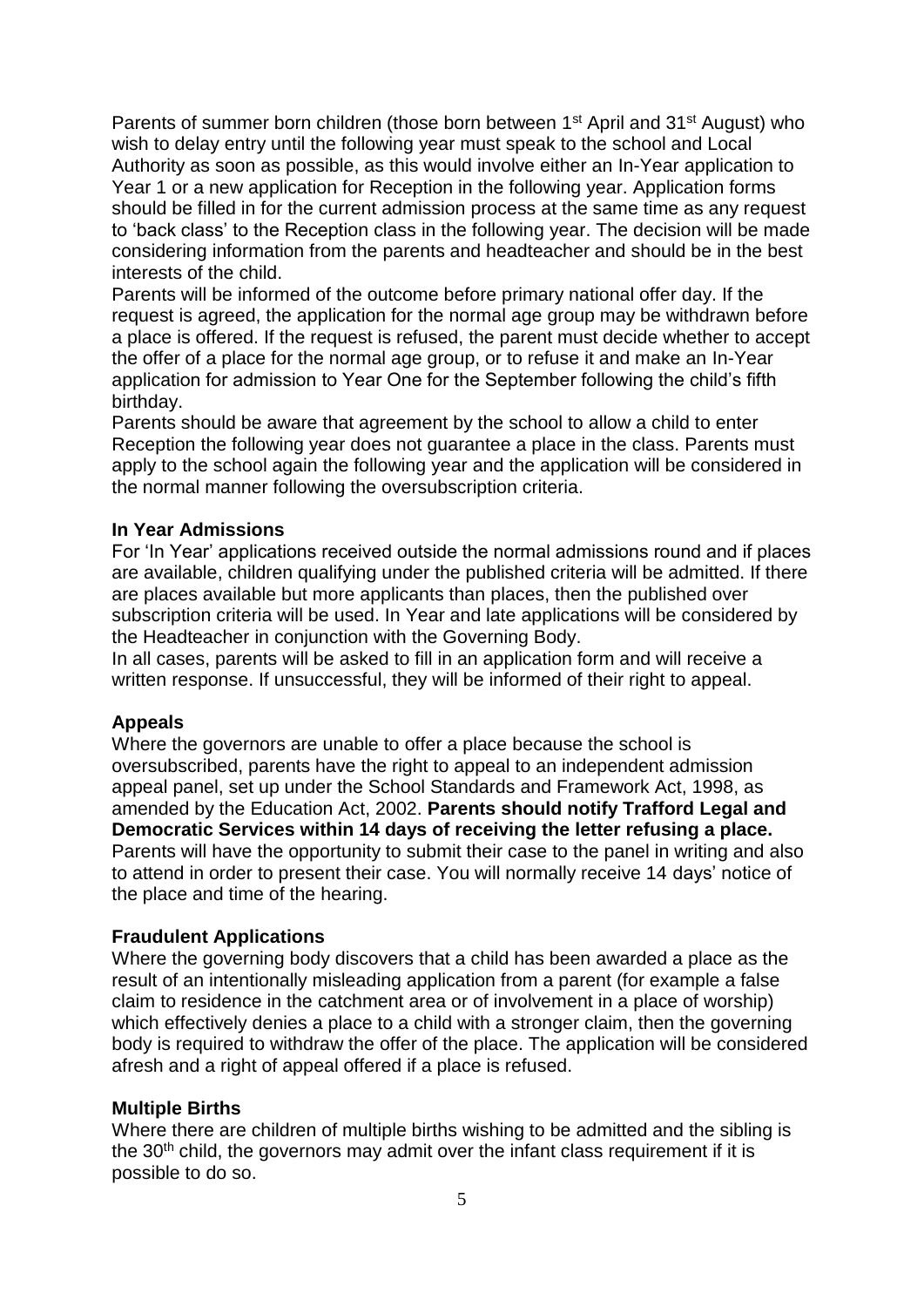# **St Anne's CE Primary School Supplementary form**

## **PUPIL'S DETAILS**

| <b>SURNAME</b> |               | <b>CHRISTIAN</b><br>NAME/<br><b>FORENAME</b> |  |
|----------------|---------------|----------------------------------------------|--|
| <b>GENDER</b>  | FEMALE / MALE | <b>DATE OF</b><br><b>BIRTH</b>               |  |
| <b>ADDRESS</b> |               | <b>POSTCODE</b>                              |  |

## **PARENT/GUARDIAN DETAILS**

| <b>SURNAME</b> |               | <b>FORENAME</b>                        |  |
|----------------|---------------|----------------------------------------|--|
| <b>GENDER</b>  | FEMALE / MALE | <b>RELATIONSHIP</b><br><b>TO CHILD</b> |  |
| <b>ADDRESS</b> |               | <b>POSTCODE</b>                        |  |
| <b>PHONE 1</b> |               | <b>PHONE 2</b>                         |  |
| <b>EMAIL</b>   |               |                                        |  |

# **PLACE OF WORSHIP** (one parents / guardian regularly attends)

| Name of place of worship                  |                      |
|-------------------------------------------|----------------------|
| <b>Address</b>                            |                      |
| Is the church a member of 'Churches       | Yes $/$<br><b>No</b> |
| Together in Britain and Ireland'          |                      |
| Name of vicar / priest / minister / faith |                      |
| leader / church officer                   |                      |
| <b>Address</b>                            |                      |
|                                           |                      |
| <b>Telephone</b>                          |                      |